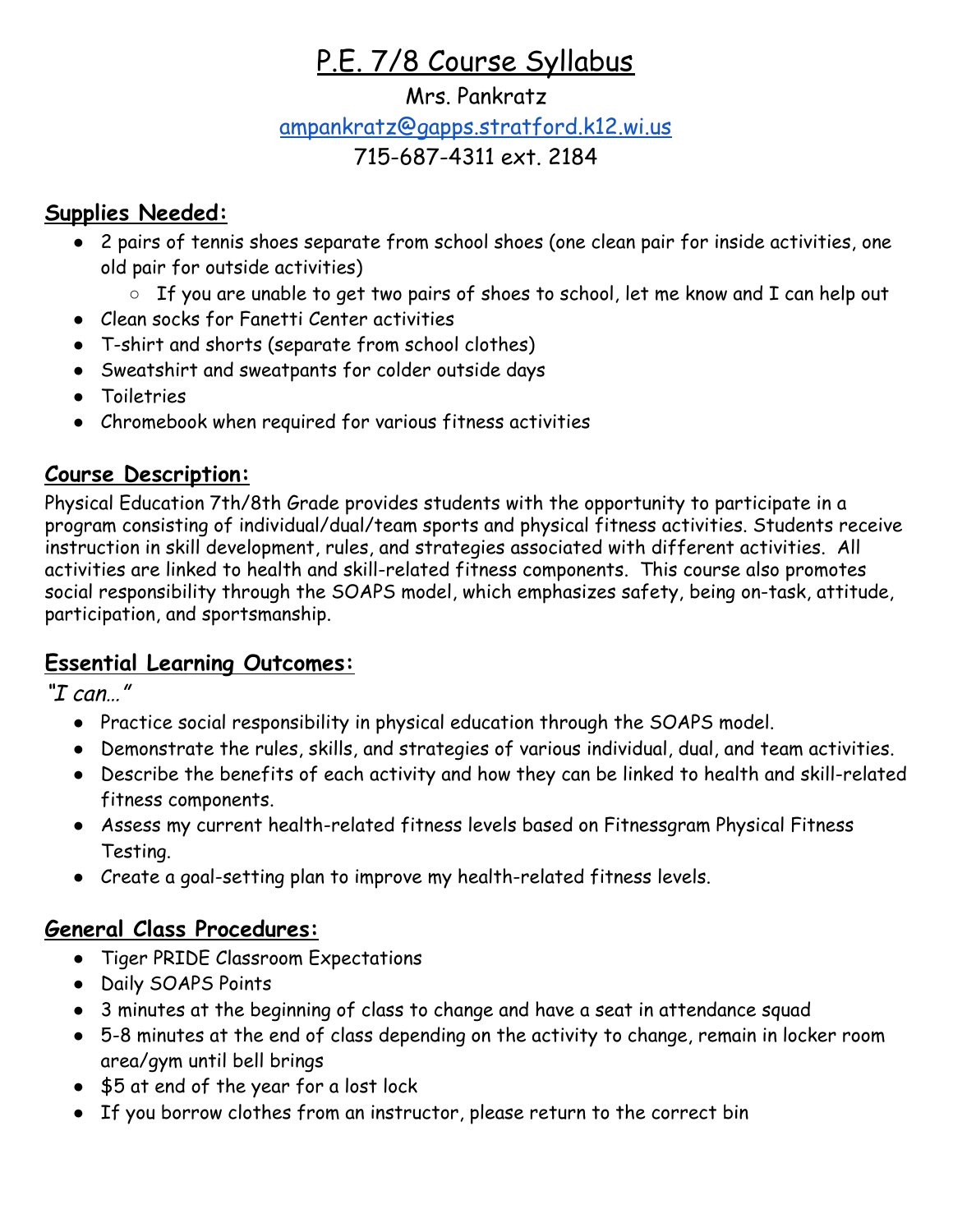## **SOAPS - Our Classroom Community - Social Responsibility in Physical Education**

10 points daily - 2 points per category

| Safety                                                                                                                                                                 | On-Task                                                                                                                                                                                                                                    | Attitude                                                                                                                                                                      | Participation                                                                                                                                                                  | Sportsmanship                                                                                                                                                                                       |
|------------------------------------------------------------------------------------------------------------------------------------------------------------------------|--------------------------------------------------------------------------------------------------------------------------------------------------------------------------------------------------------------------------------------------|-------------------------------------------------------------------------------------------------------------------------------------------------------------------------------|--------------------------------------------------------------------------------------------------------------------------------------------------------------------------------|-----------------------------------------------------------------------------------------------------------------------------------------------------------------------------------------------------|
| -Appropriate use<br>of equipment<br>-Appropriate use<br>of equipment<br>regarding others<br>-Respect all<br>facilities<br>-Demonstrate<br>respect of<br>personal space | -Sit down in<br>attendance<br>squad on time<br>-Change for<br>activity<br>(separate from<br>school clothes,<br>correct shoes)<br>-Follow<br>directions<br>-Listen to<br>whoever is<br>speaking<br>(instructor,<br>classmate,<br>presenter) | -Respect<br>classmates,<br>instructor,<br>activity rules<br>-Appreciate the<br>value of all<br>activities<br>-Encourage and<br>support others<br>-Use appropriate<br>language | -Willingly and<br>actively<br>participate to<br>the best of your<br>ability and<br>effort<br>-Set up and put<br>equipment away<br>without being<br>asked (when<br>appropriate) | -Demonstrate<br>self-control<br>-Avoid or resolve<br>conflicts<br>-Cooperate with<br>and accept<br>classmates<br>-Follow rules or<br>quidelines for<br>activity<br>-Demonstrate<br>ethical behavior |

#### **Assessment**:

| <b>Formative Assessment:</b>                                                                                                                                  | <b>Summative Assessment:</b>                                                                                                                                                                                                                                                                                                                                                                                                                                                                 | Semester<br>Grade      |
|---------------------------------------------------------------------------------------------------------------------------------------------------------------|----------------------------------------------------------------------------------------------------------------------------------------------------------------------------------------------------------------------------------------------------------------------------------------------------------------------------------------------------------------------------------------------------------------------------------------------------------------------------------------------|------------------------|
| Daily SOAPS Points                                                                                                                                            | <b>Unit Grades</b>                                                                                                                                                                                                                                                                                                                                                                                                                                                                           | <b>Calculations</b>    |
| 50% guarter grade                                                                                                                                             | <b>Cognitive Assessment</b><br><u>50% guarter grade</u>                                                                                                                                                                                                                                                                                                                                                                                                                                      |                        |
|                                                                                                                                                               |                                                                                                                                                                                                                                                                                                                                                                                                                                                                                              |                        |
| -10 daily SOAPS Points<br>-Entered weekly<br>-Make-ups required after the<br>2nd absence (see attendance)<br>-SOAPS Points deducted<br>until makeup completed | -Units that are 5 days and above are given a unit<br>grade<br>-Unit grade based on rubric categories including<br>rules, strategy, skills, and sportsmanship/cooperation<br>-Fitnessgram based on participation & effort<br>-Self-evaluations may be used for some units<br>-After two free days: If more than 2 days of a unit<br>is missed the unit grade will be marked as missing<br>until makeup is completed<br>-If makeup is not completed, the highest grade is<br>80% for that unit | -Each guarter =<br>50% |

## **Google Classroom Codes: Sign up for your correct hour and day**

❏ 2nd Hour B-Days: **6d20aok**